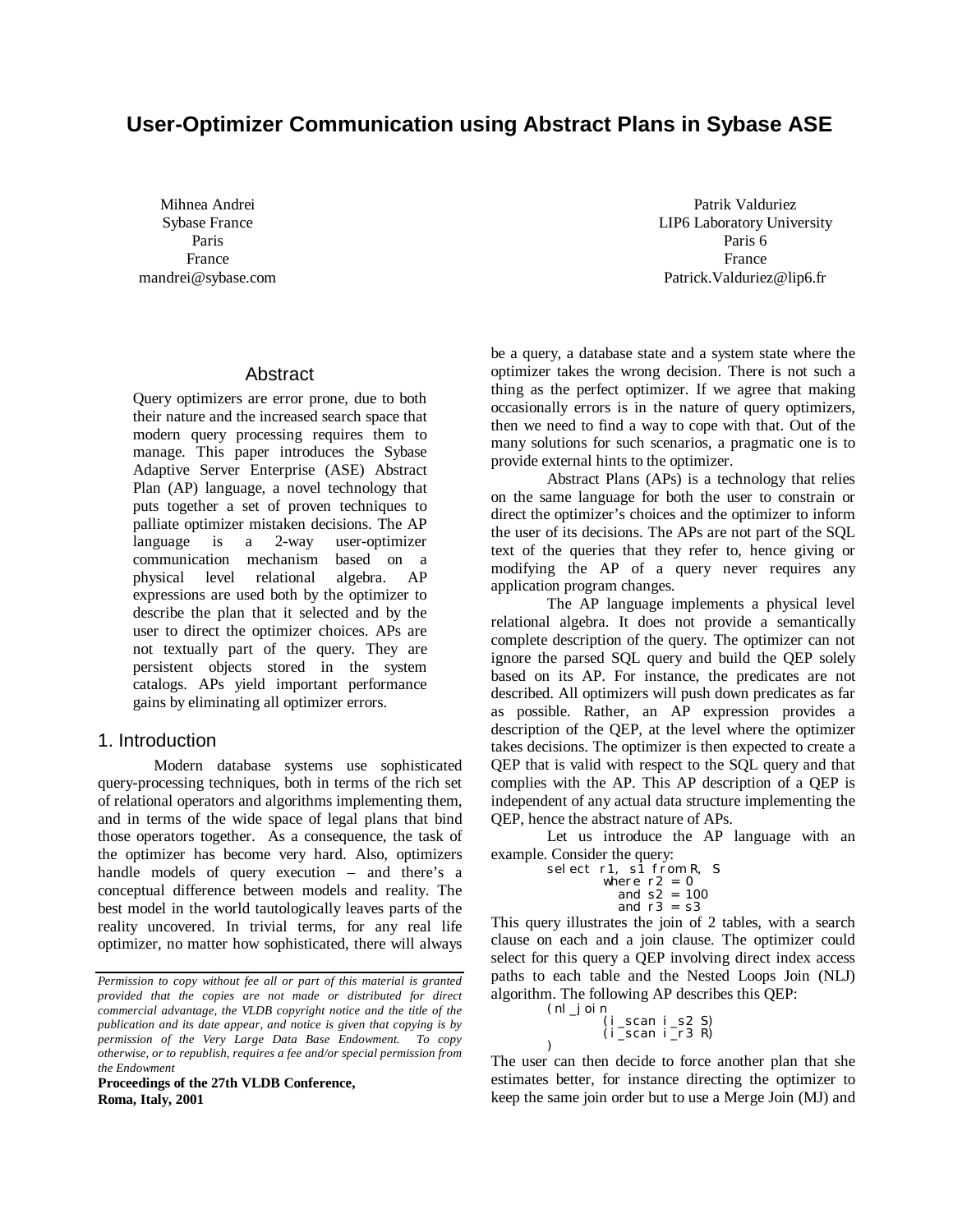letting the optimizer choose the access methods. To achieve this, she will give to the optimizer the following AP:

```
(m_join
(scan S)
       (scan R)
```
) The AP technology puts together a set of proven techniques in an innovative manner. Most commercial RDBMSs already have means to influence the behavior of the optimizer. Some have syntax for hints that force the selection of the access methods and to some extent of the join algorithms and of other optimizer decisions. Some RDBMSs have optimization levels, which globally limit the set of techniques that the optimizer may use. All RDBMSs' optimizers have means to inform the user of their decisions and some of them use precisely an enriched relational algebra notation. Some RDBMSs have means to associate optimization hints with a query without any modification of the query text. But, to our best knowledge, no commercial RDBMS covers all major aspects of the AP technology.

This brief scenario gives the intuition of the AP technology. The rest of this paper will try to build compelling evidence of the advantages brought by the AP system.

The paper is organized as follows. Section 2 exposes the problem of dealing with optimizer errors. The underlying concepts of the AP language are described in Section 3. Section 4 introduces the syntax and semantics of the language. High level directions for the implementation of this feature are given in Section 5. Section 6 discusses related work. Section 7 concludes.

# 2. Problem definition

The first question that springs to mind is: is it a valid direction to work on optimizer hints, rather than focusing the efforts on enhancing the optimizers up to the level of quality where they are error-free? To answer, let us explore at a high level the optimizer technology and what drives them to make errors.

The typical examples of proven state of the art RDBMs query processing technology is the iterators based execution model implemented by Starburst [Loh88, HaaFLP89, Haa...90] and then by Volcano [Gra90, GraD93, Gra94, GraCMD94] and its industrial derivatives. The Volcano model is of a nice conceptual economy, as it only handles iterators. An *open*()/*next*()/*close*() interface allows any iterator to be the child of any other one. This encapsulation greatly simplifies the task of implementing and integrating novel query processing technology into the execution engine. An incomplete list of commercially available modern query processing technology (see the excellent overview in [Gra93]) contains sub-query flattening and decorrelation techniques [Kim82, Gav87, Day87, SesPC96], join indices and materialized views [Val87,

GupM95, AgrCN2000], eager/lazy aggregation [ChaS96, YanL95, GupHQ95], parallel execution [OzsV96], rich set of inner/outer/semi join algorithms [MisE92], rich set of index structures, etc., etc.

Ironically, these query execution technology enhancements had an opposite impact on the optimizer. There's a long history of RDBMS optimizer technology research, starting with the seminal system R [SelACLP79]. An overview of optimizer research is out of the scope of this paper. Let us only cite 2 Ph.D. theses that are almost 20 years apart [Koo80, Pel97] and a recent overview [Cha98]. Despite a very active and fruitful research, while most execution engine limitations have been removed and a rich set of algorithms and combinations have become available to the optimizer, the expectations lain on the optimizer itself have continuously overcome its actual capacity. The optimizer is expected to find the best plan, or at least a decently good plan, but definitely to avoid any bad plan. In addition, it is supposed to be as fast as possible, which reduces to traversing the minimal portion of the search space.

Ideally from an optimizer user's perspective, the optimizer should directly guess the best plan without building any useless plan fragment. Cost-based optimization being a NP problem, this is clearly an unreachable ideal. On deterministic machines, the ideal optimizer would enumerate then execute all possible plans and state *post factum* "This *is* the cheapest plan!". Given that such an algorithm would be slower than the slowest plan (the slowest plan being one of the many enumerated and executed ones), it is equally clearly unacceptable. Even this caricatural implementation fails to meet the stated ideal optimizer requirement of always producing the best plan. First, enumerating all possible execution plans is a hard problem *per se*, similar to generating all theorems in a formal system. Then, the system load has an important impact on the relative merit of 2 plans. For instance, the sorting of a derived table is *O(ct)* in physical IOs when the whole tuples set fits in main memory, but gets up to *O(NlogN)* on the number of tuples *N*, when the same memory is shared by several queries and none of them can get enough for a memory resident sort. Now, real life shows that there is no guarantee that at run-time the system load would be the same as at optimization time. The honest *post factum* statement would be "This *was* the cheapest plan!", together with a disclaimer on any guarantee that a second run would behave precisely the same.

The clear mismatch in the above considerations is between an ideal optimizer and real life database usage scenarios. The expectation that the former can act in the latter is not realistic. This takes us back to real life optimizers.

Real life optimizers implement models of query execution. They are actually very close to the ideal optimizer, with only two differences. First, they try to reach the right tradeoff between skipping the maximum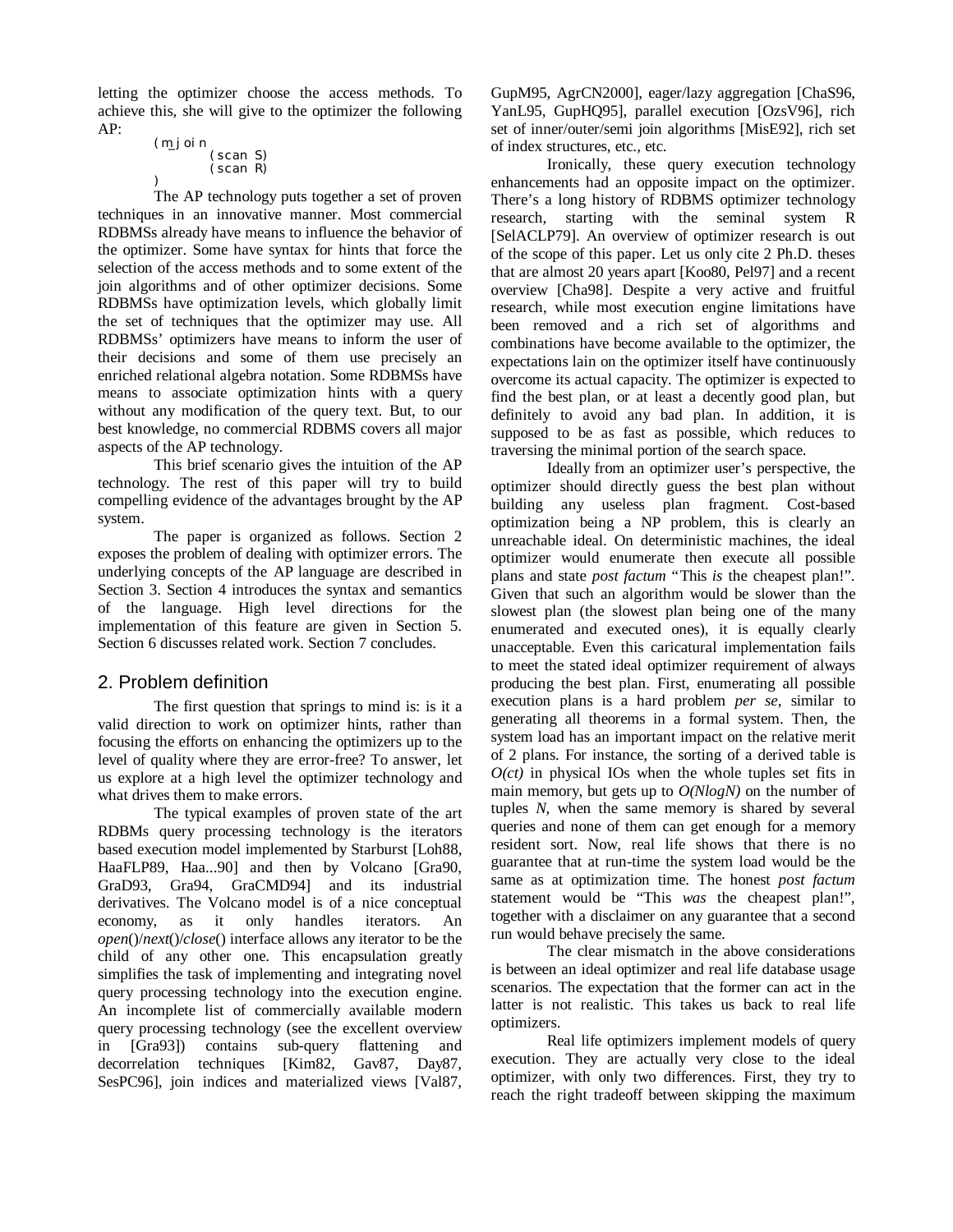number of bad plans and not missing the best plan, by using heuristic based and cost-based pruning. Second, instead of executing the plans in this restricted subset, they actually simulate their execution by using a cost model. But both differences bring a fair amount of risk.

The risk of pruning is indeed to miss some or all of the good plans. To avoid pruning is not a viable alternative. The huge search space of complex queries would timeout the search engine, pruning de facto the area still to be inspected. Some optimizers solve this by sampling through the search space, i.e. by either randomly or evenly inspecting a limited given number of plans. However, the pruning done by these algorithms also caries the risk of missing a good plan.

Furthermore, the most accurate the cost, the most effective the pruning. Now, the heaviest weight in the cost is the physical IO. And estimating the physical IO is not trivial. It actually relies on modeling the disk pages behavior in the buffer cache. Even for top-down search engines, logical and physical IO costing is still performed bottom-up, as one needs to know the algorithms first. Top-down costing (as in the Columbia optimizer, [Bil97, Xu98]) generally uses very conservative costs, with little pruning power. Even with bottom-up costing, the real execution physical IO behavior is hard to model. The physical IO is determined by the buffer cache that mainly uses a LRU policy. However, for the left deep NLJ trees, it's hard to cost accurately the physical IO of a sub-plan, as it's the innermost tables, that are not yet included in the sub-plan, who give the LRU behavior.

This overview of accurate costing and right pruning is not a complete tour of the hard problems met by the optimization technology. Let us briefly mention the complexity added by parallel query processing [HasFV96, LanVZ93], object extensions [LanVZ92], recursion [DusG97], concurrency and low level IO behavior [Moh92], host variables as search arguments, columns values correlation, etc. Dynamic query plans, parametric and dynamic optimization [GrW89, Ant93, ColG94, Gang98, Gra2000, BouFMV2000] are promising technologies used to reduce the optimizer errors. They are more accurate models, but still only models and can not guarantee an error less behavior.

The optimization is thus an error-prone technology. Although some errors of a specific optimizer are indeed due to its intrinsic weakness, it is in general impossible to have the perfect optimizer – the one that is error-free. It is indeed important to invest effort in enhancing the optimizer technology and attempt to eliminate all imperfections. However, this attempt will always hit scenarios where it fails. Coping with optimizer errors, rather than ignoring their fatality, is a valid parallel direction, from both a technological and a research perspective.

The problem that emerges from these considerations can be stated as follows: *create the* *technology that palliates to any optimizer error and that involves minimal user effort*.

The AP technology addresses this problem. APs give the user the means to describe the QEP that the optimizer should have created, but failed.

#### 3. The *Abstract Plan* Language

To start with, let us go back to the query given in Chapter 1. Depending on the available indices, there are many possible legal plans for this query. The AP descriptions for some of them are listed below.

a. Use index  $i_s2(S.s2)$  to scan S as the outer table of a NLJ and index i  $r3(R.r3)$  to scan R as the inner one. This is the AP created by the optimizer in Chapter 1.

 $(1, 2, 3)$ 

$$
(\text{nl}_j \text{oin})
$$

)

 $\lambda$ 

)

)

$$
\begin{array}{c}\n(1\_scan 1\_sz 3) \\
(i\_scan i\_r3 R)\n\end{array}
$$

Note that the index choice indicates that the search clause is used to position the scan on S and the join clause on R. The AP does not describe predicates placement.

b. Merge join R and S, using the indices that provide the ordering needed by the merge predicate. This AP is the full description of a QEP that's compatible with the AP given by the user in Chapter 1.

$$
\begin{array}{c}\n(m\text{-}join \\
(i\text{-}scan i\text{-}r3 R) \\
(i\text{-}scan i\text{-}s3 S)\n\end{array}
$$

Here, the search clauses filter the tuples but cannot limit the scanned pages, as they are not on the indexed attributes.

c. Merge join R and S, using the indices limiting the scan, then sorting to obtain the needed ordering.

```
(m_join
         (sort
                  (i_{scra} i_{r2} R))
(sort
                  (i_scan i_s2 S))
```
d. Use the appropriate indices on both S and R to limit the scans with the search clauses, then join using nested loops by dynamically building an index (a.k.a. reformatting) on the inner derived table.

```
(n\bar{l}_j) oi n
         (i_scan i_s2 S)(store_index
                  (i_scan i_r2 R)
         )
```
These brief examples give a flavor of the strength and flexibility of the AP language. Let us now describe the underlying concepts of the AP technology.

The AP language is based on the derived table and stored tables concepts. Both concepts refer to their usual meaning in a RDBMS. But whereas an execution engine implements these concepts with QEP objects that will actually produce relational expression results and the optimizer implements them with objects that simulate (i.e.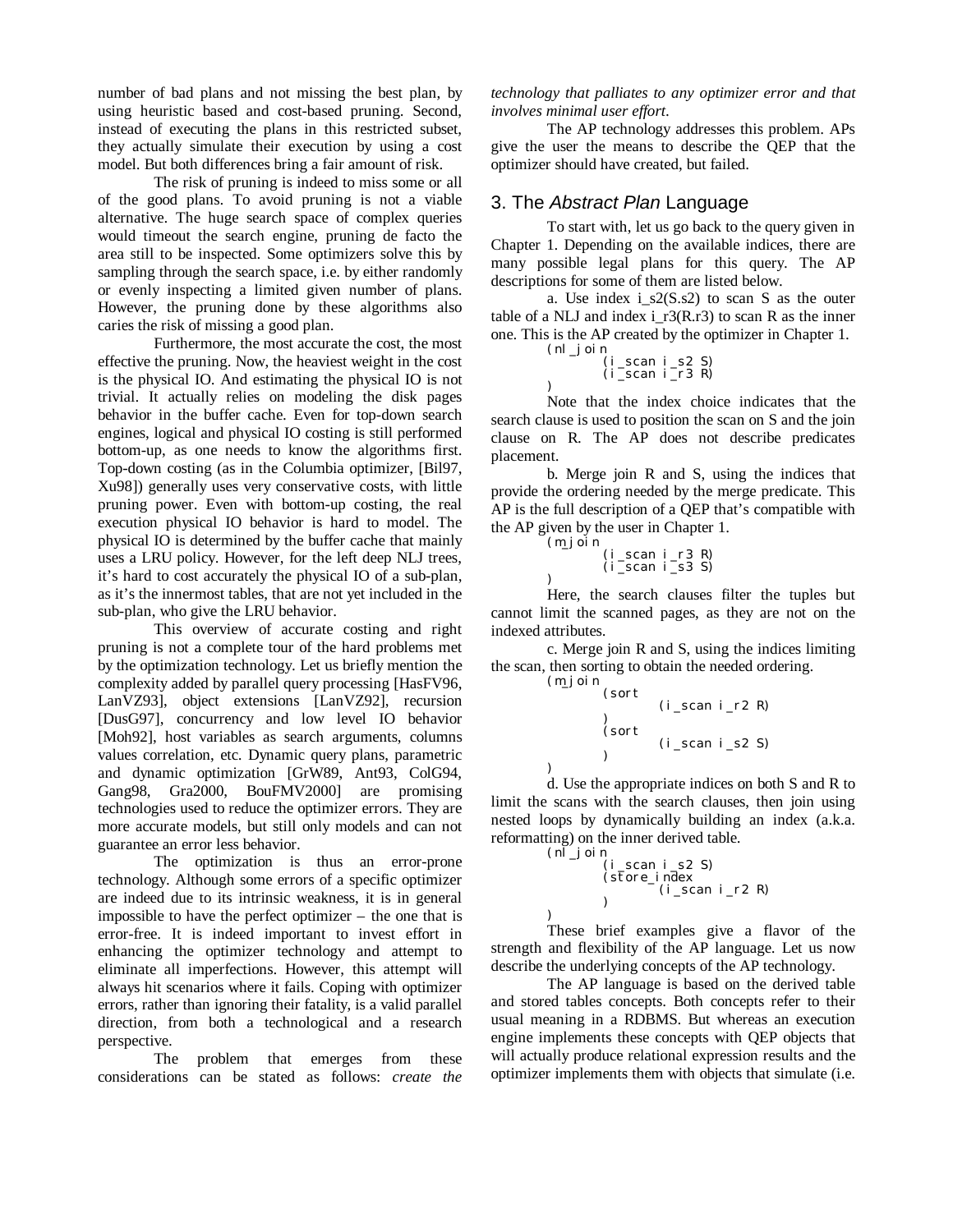

cost) the execution of such QEPs, the AP language uses them solely to describe a relational expression.

A stored table is a named and fully materialized collection of tuples, either a base table or a work table, and is described by an AP stored table. A derived table is the result of a QEP node. Both the node and its result are described by an AP operator.

The AP operators describe the relational algorithms handled by an optimizer, not the relational operators; they are at a physical and not at a logical level. For instance, for the typical implementations of the *join* operator, the AP contains the *nl\_jo*in, *m\_join* and *h\_join* AP operators. The AP language can also give partial plans where some algorithms are not imposed and the choice is left open for the optimizer, so the AP language also contains the *join* AP operator.

The AP operators, as their QEP counterparts, have an arity, i.e. a number of arguments. These arguments are derived tables, i.e. other AP operators. Hence, the AP operator trees form a closed set with respect to composition.

A relational expression can be represented by a tree, having a node for each operator and an edge below that node for each operand of the operator. An AP is a textual representation of a relational expression tree. The



notation is inspired by [Frey87] and by the Lisp Sexpressions.

Consider, for instance, 4 tables S-T-U-V and the relational expression that merge joins the 2 pairs of tables S-T and U-V sorting the outer, then nested loops joins these 2 results by reformatting the inner. The operator tree and the AP representing this expression are given in Figure 1. Note that the APs are isomorphic with relational expressions.

In an AP, worktables are hidden, whenever possible, as implementation details. For instance, the *sort* operator involves the usage of a worktable. If the worktable were exposed, it would involve 2 relational sub-trees (and 2 AP fragments), as shown in Figure 2. The AP of a query involving worktables would need means to associate several such AP fragments within the total AP of the query. The AP language approach was to hide such worktables as part of opaque AP operators (Figure 3).

Unfortunately, it is not always possible to hide the worktables. Take, for instance, shared relational subexpressions, as self-joined views that are materialized. In such a case the QEPs contains two scan nodes that share the same worktable. A textual AP can not represent sharing without naming, and the most straightforward naming convention involves exposing the worktables. Hence, the AP language has the expressive power to name work tables and bind together AP fragments in a total AP, but this feature is used only for shared expressions.

The APs do not describe predicate placement, some non-ambiguous optimizer policy is assumed, as the deepest possible predicate pushdown. Likewise, the AP relies on the optimizer to place all scalar expression evaluation. The only expensive predicates and scalar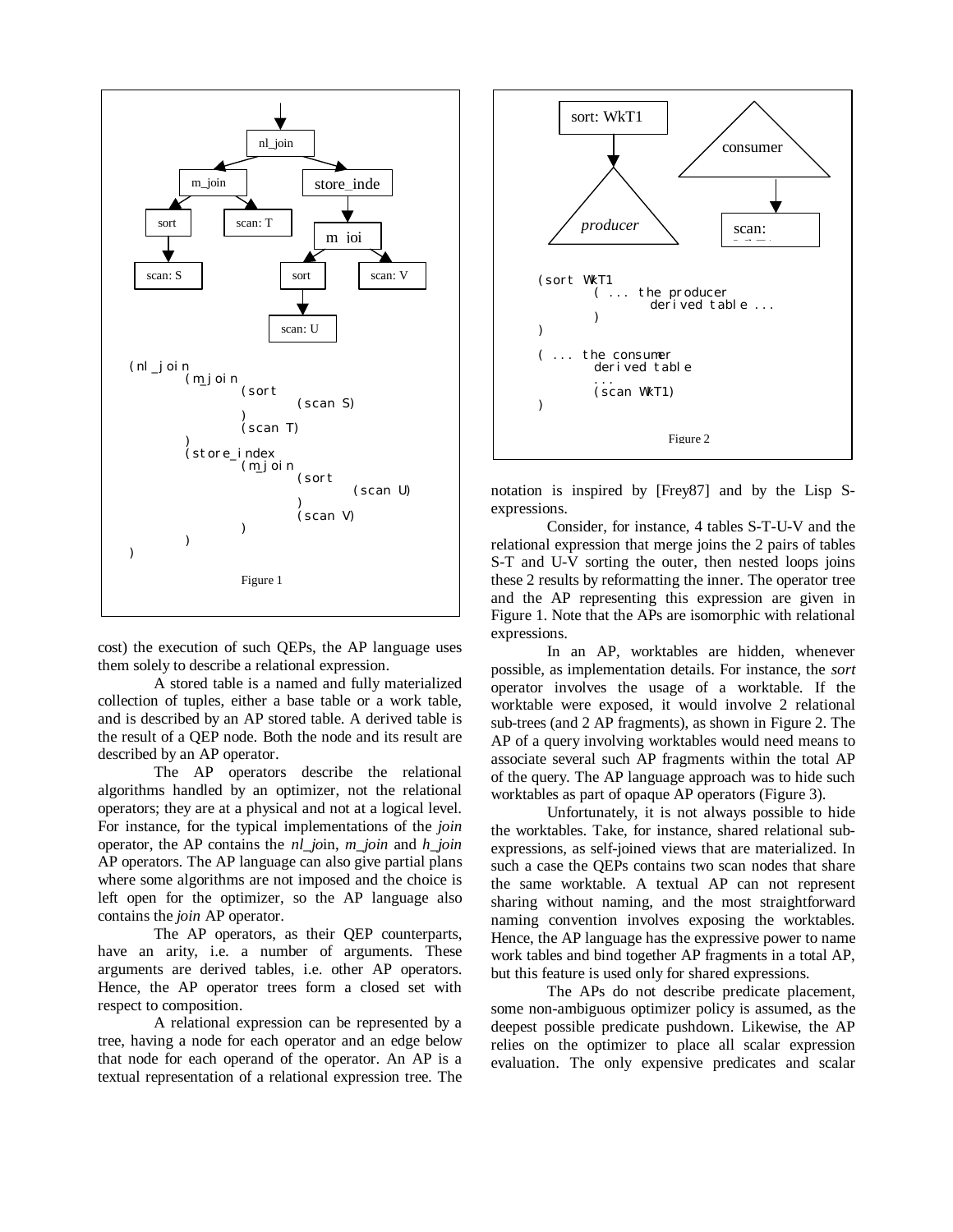expressions currently described in the AP language are the subqueries:

```
selfect r1, s1 from r, s
where r3 = s3and r2 = (select t2 from t where t1 = r1)(m_join
        (nest
                 (i_scan i_r3 r)\zetasubq
                         (i_scan i_t1 t)\lambda)
(i_scan i_s3 s)
)
```
The absence of scalars brings a lot of simplicity to the AP language, without reducing its expressive power: guiding an optimizer's search space traversal.

### 4. Syntax and Semantics

Let us use these underlying concepts to introduce the syntax and semantics of the AP language. The full AP language is not described in this paper. Such and undertaking would imply including most of the User Guide of a commercial product feature. Rather than being exhaustive at the risk of getting lost in language details, the focus will be lain on the relevance and conceptual integrity of a carefully selected subset of the AP language - the part that models joins and access methods. The grammar is given using Yacc [LevMB92] like rules.

The root non-terminal of the AP grammar, *abstract\_plan*, is a derived table that describes the root relational operator of the QEP.

#### **abstract\_plan:**

**;**

### **derived\_tab**

The *derived\_tab* describes all the AP operators. Within the limits of this paper we will focus on (inner) joins, scans and enforcers.

```
derived_tab: join
                  | sort
                  | xchg
                  | store_index
                  | scan
;
```
The *join* is a binary operator describing a join algorithm and the join structure. The term *join order* was introduced by the left deep tree limited QP engines. Modern QP engines can execute bushy tree plans. Some optimizers keep a preference for the left deep tree area of the search space, to decrease its size. But APs don't have this constraint, they describe any bushy tree, i.e. a *join structure*.

```
join: nl_join
        | m_join
| h_join
               | any_join
;
nl_join: ( NL_JOIN derived_tab derived_tab )
;
m_join: ( M_JOIN derived_tab derived_tab )
;
h_join: ( H_JOIN derived_tab derived_tab )
;
any_join: ( JOIN derived_tab derived_tab )
;
```
The *any* join syntax gives only a join structure, but leaves the optimizer free to choose the join algorithm.



Enforcers are unary operators that preserve unchanged in their output the relational contents of their input, but enforce on it a physical property, as ordering, partitioning, etc. The term *physical property* is found in [GraD87, GraCMD94, Gra95].

The optimizer could deduce the placement of some enforcers. This leads to the question: should the AP language describe them?

For instance, consider *ordering*, that is enforced by the *sort* operator. There's no doubt about the ordering available form a child, starting with the leaves (i.e. the access methods, where a B-tree index scan provides an ordering). Neither about the ordering needed by an algorithm (as a merge join, needing both children to be ordered on the merge predicate attributes). Hence, the optimizer could deduce the placement of the *sort* operator. But this would mean imposing a policy, as lazy enforcement – i.e. enforcing just below the point that needs the ordering. Other policies are possible, as some operators preserve the ordering of their children.

Hence, it is useful to describe with the AP language the placement of the *sort* enforcer. **sort: ( SORT derived\_tab )**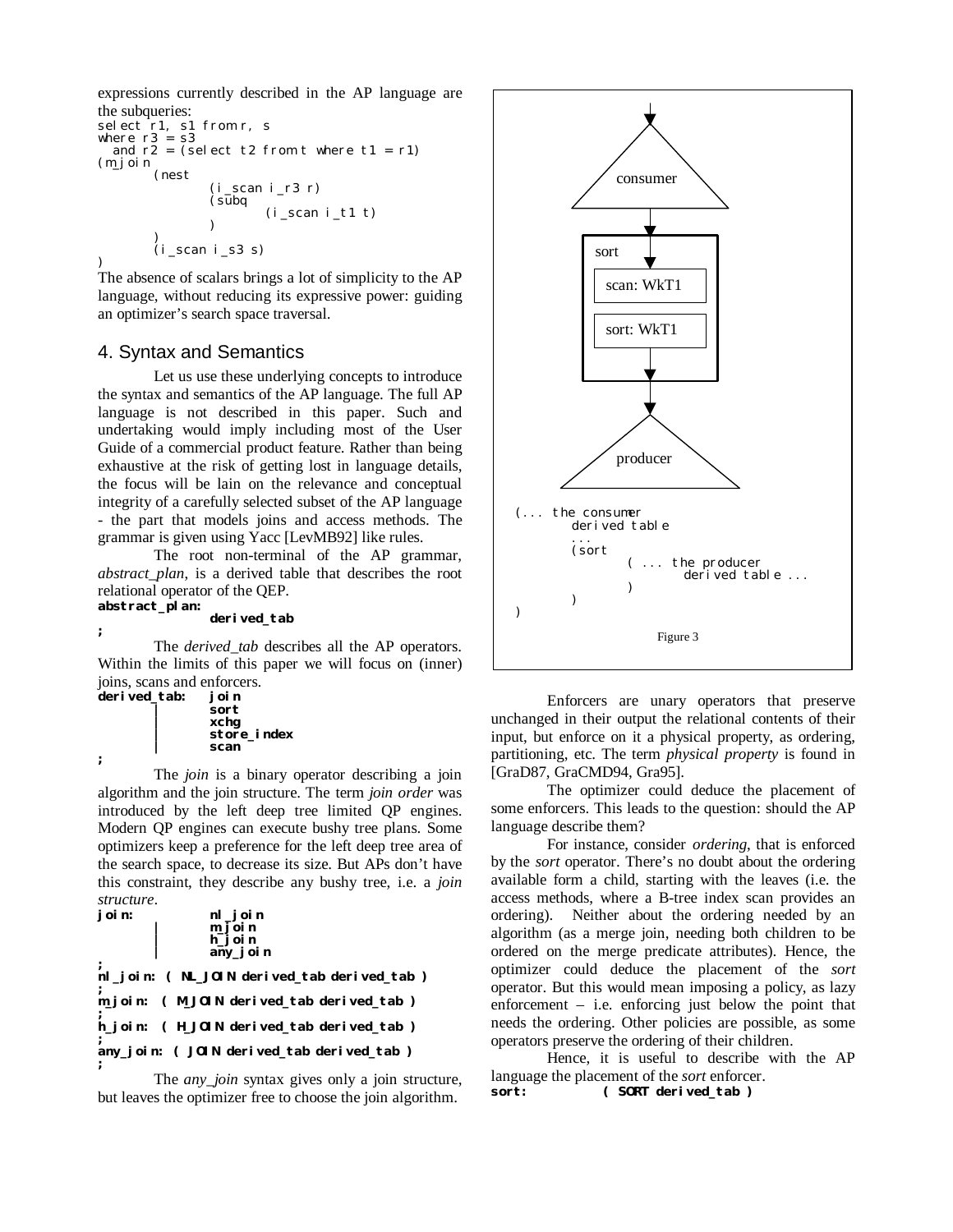**;** The *sort* AP operator does not describe what attributes to sort on. Unlike the *sort* placement that allows several policies impacting the cost, for a given placement of a *sort* operator the optimizer can deduce the minimal set of attributes to sort on.

The *partitioning* is the physical property of a derived table that describes it being split up in several partitions (and, in a cluster environment, the node that contains each such partition), so that an independent clone of an operator can work on each in parallel. The Volcano model introduces in [Gra90, GraD93] the operator *Xchg* (read *exchange*) as the sole partitioning enforcer for all of the horizontal/vertical and SMP/cluster scenarios. The AP language implements it using the *xchg* operator.

#### **xchg: ( XCHG degree derived\_tab ) ;**

The *degree* is an integer that gives the number of partitions. The optimizer could have deduced, as for the ordering, the minimal partitioning semantically needed at a node. However, the partitioning degree has an impact on the cost of a plan. It might be cheaper to split a derived table in more partitions than the minimum required by the semantics. Hence the presence of the degree in the AP *xchg* operator.

The *direct accessibility* is the physical property of an operator to provide a direct access to a subset of its tuples, as restricted by a predicate. The cost of a direct access operator is proportional to the size of its result set after the predicate was applied and not to the number of available tuples before the restriction.

The *store\_index* AP operator is the enforcer that describes the materialization of its argument in an indexed work table (that is not exposed).<br>store\_index: (STORE\_INDE

```
store_index: ( STORE_INDEX derived_tab )
;
```
The leaves of the AP expressions are the scans, either one of the index direct access path or full table scan access path.<br>scan:

```
scan: table_scan
                | index_scan
                | covered_index_scan
                | any_scan
;
                         table_scan: ( T_SCAN stored_tab )
;
index_scan: ( I_SACN index_desc stored_tab )
;
covered_index_scan: ( I_SCAN stored_index )
;
any_scan: ( SACN stored_tab )
;
```
As for joins, the *any\_scan* syntax leaves the optimizer choose the access method.

The full implementation allows disambiguating between several occurrences of the same table in a query, either in the same FROM clause or in the different FROM clauses of the unions, views and subqueries contained therein. This is based on annotating, in the AP, the name of the stored table with its syntactic containment in views

and/or subqueries, unions, etc. – according to its occurrences in the query, as in the example: create view v(v1, v2) as select \* from t where t1 > 0 select  $*$  from t, v where t1 =  $v2$ and  $t2 = any$  (select  $t1$  from t where  $t3 = 0$ ) (nl\_join (m\_join (i\_scan i\_t2 (table t (in  $(yiew v)))$  $(i_scan i_t1 t)$ ) (i\_scan i\_t1t3 (table t (in (subq 1))))

) Here ends the join structure and access methods tour of the AP language, that we hoped brief but relevant.

#### 5. Implementation

Before the AP interaction with the optimization process *per se*, let us start with the mechanism of associating a query with its corresponding AP. The AP of a query is not part of the SQL text. APs are stored in a persistent associative memory, where the lookup key is the SQL text of the query. Before the search space traversal, if the AP usage mode is active, a lookup is made and an AP text is potentially found – in which case it will influence the optimization process. Likewise, at the end of the optimization process, if the AP capture mode is active, then the AP describing the generated QEP is created – and stored, together with the SQL text of the query as an association key, in the associative memory. The persistent associative memory is implemented by an indexed system catalog. Hashing is used to speedup the search.

Let us focus now on the actual interaction between an AP and the internal workings of an optimizer. The main difficulty in implementing the AP technology is to prove that the AP describes a QEP that is valid, i.e. semantically equivalent to the query. Indeed, it is unacceptable to get different (hence wrong!) results from a query when an AP is used.

Let us give an example: inner joins permute with each other but do not always permute with outer or semi joins. Hence an AP could describe a join tree that is not compatible with the inner/outer/semi joins as they are in the SQL query.

For instance, the query below has an inner join as the inner term of an outer join:

select \* from t1 left outer join

)

 $(t2 \text{ inner join } t3 \text{ on } t2. c23 = t3. c32)$ on t1.c13 = t3.c31

A possible QEP for this query and the AP describing it are given in Figure 4. Now, the user could try to force a t3-t1-t2 join order with the following AP:

```
(join
        (scan t3)(join
                 (scan t1)
                 (scan t2)
        )
```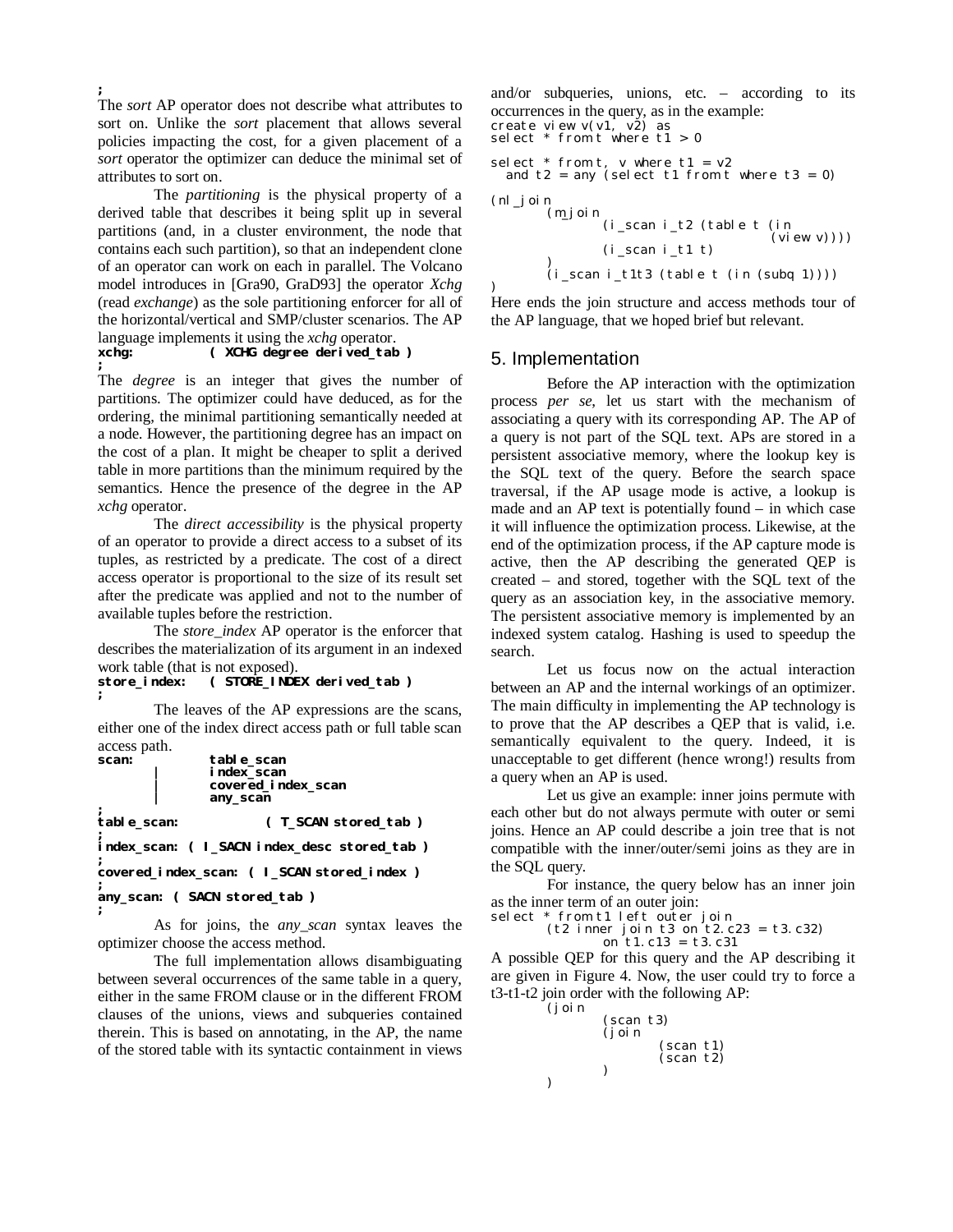

With this AP, the optimizer is expected to find the appropriate algorithms for the *join* and *scan* operators, but preserve the join tree. However, none of the join AP operators can capture the outer join semantics of the query, as none of them has t2 and t3 in its inner sub-plan. Hence any QEP based on this AP would be wrong.

Actually, there are cases when such an AP would be correct. If referential integrity constraints guarantee that all t1 tuples qualify the ON clause, then the outer join becomes an inner join. But, to accept such a legal AP, the optimizer must be able to deduce that for this query and this database schema the outer join can be legally transformed to an inner join. And that reduces to building a relational algebra proof.

Hence the optimizer must build a proof. However, in its full generality this is a non-decidable problem. It involves comparing a canonical relational representation of the SQL query and the AP. The two expressions are semantically equivalent if one can be derived based on the other, within the limits of the relational algebra. This comes down to relational algebra theorem proving. But it is known that theorem proving is in general a non-decidable problem. It is thus impossible to prove the validity of all APs that have the same result set as the SQL query. To make the problem decidable, we must accept that some APs that are actually valid will be rejected by the system. For the AP implementation, as will be seen below, this statement will have a pragmatic reach. On a conceptual level, that this is the case for all non-decidable theorems: they are actually true, but that can't be proven.

More pragmatically, the AP implementation is supposed to accept only the APs describing QEPs that the optimizer *could have built*. Such QEPs might have been



rejected due to costing or pruning, hence the need of an AP. But the optimizer had the logic to build that QEP, provided it was the cheapest one. An AP won't be able to instruct an optimizer to use, for instance, the magic set decorrelation strategy ([SesPC96]), if all that the optimizer knows are the enhanced Kim transformations ([Kim82, Gav87]). Note that this is far more restrictive that non-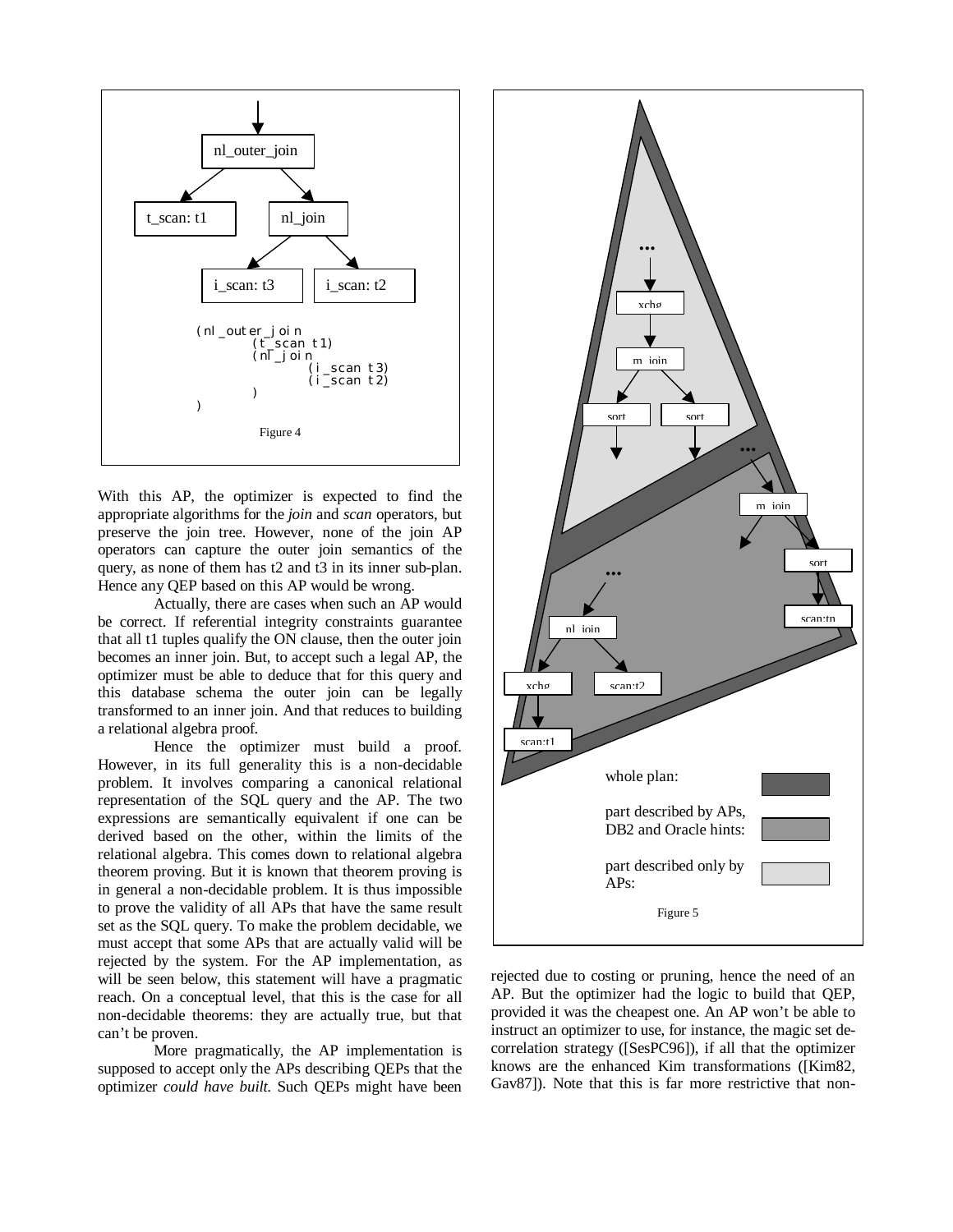decidable theorems. An optimizer can implement only a limited subset of all relational algebra transformations that are proven to be valid by some decidable theorem. All APs that can not be based on the implemented transformations will be rejected, even if a validity proof exists *in abstracto*. This conservative and restrictive choice makes the validity proof possible. It is also coherent with the primary purpose of the AP technology: palliate to the fatality of optimizer errors, rather than artificially enhance an optimizer's functionality.

This being said, let us give a high level view of the implementation of the AP technology within a modern Equivalence Class and plug-in search strategy based optimizer.

The term Equivalence Class (Eqc) is used as described in [GrCMD94]. An Eqc stands for a subset of the tables to be joined and contains the set of optimal subplans implementing the joins of that subset of tables.

A modern optimizer does a lot more than just left deep trees join order permutations and access path selection. It will attempt eager/lazy physical property enforcement, eager/lazy dynamic index creation, eager/lazy aggregation and delta-project, alternative subquery flattening and decorrelation techniques, basing access paths on complex AND/OR Boolean expressions, etc. When the optimizer transformation set gets richer, the task of proving the validity of all legal APs is more complex. Let us see how the validity proof is handled. The optimizer makes a strong distinction between policies and mechanisms. All transformations are implemented in the Eqc module, as mechanisms. These mechanisms are used by the search engine, whose search strategies implement the different policies. For instance, physical properties propagation, availability, need and enforcement is implemented in Eqc code, that is responsible to accept or reject a combination of parent and children join candidates, by checking the match between the available and needed properties. This code is independent of any costing decisions and makes no assumption on who will call its services; it just implements a pre-condition of a logical to physical transformation. When there is no AP, the search engine will use these services during the search space traversal – while attempting to join together the tables, within the plans it enumerates. When there is an AP, it replaces the invocation of the search engine for the fragments that it describes. Its validity proof is based on using the same Eqc methods to build plan fragments, as the search engine would use. The ability to build such a plan using the optimizer code that implements the known valid relational transformations is a constructive proof of the validity of the AP. If, in any Eqc, we obtain an empty set of sub-plans, then the optimizer failed to prove the validity of the AP. Such an AP is rejected.

A final note on AP performance enhancements and AP effectiveness. APs yield very important performance gains by eliminating all optimizer errors. Experience shows that small optimizer errors can

propagate and cause huge performance degradations. Hence, APs can yield orders of magnitude of performance improvements. However, it is impossible to measure the performance enhancements of the AP technology itself, as they are actually equal to the performance losses caused by the optimizer. With the ideal perfect optimizer, there would be no performance enhancement at all, as the optimizer will always build the optimal QEP. Actually, such a perfect optimizer would not need the AP technology altogether. Alas, such a perfect optimizer does not exist. For a real life optimizer, we could define a metric over a selected set of queries, as the old TPC-D or the more recent TPC-H and TPC-R ones [TPC]. But such performance improvement numbers would actually measure the lack of quality of the optimizer rather than the quality of the AP technology.

The effectiveness of the AP can be measured, though. By effectiveness we mean the ability of the AP system to influence the optimizer to produce another QEP than the one that the optimizer would generate. To be able to measure that, we need an optimizer that makes errors. We have added a special optimizer status where the cost model will compute a cost that's opposite to the actual merit and the optimizer systematically generates the worse plan, making the wrong decisions at all levels.

This framework was used to test the AP system effectiveness in the following manner. The normal optimizer regression tests were used, that comes down to about 1200 queries exercising most optimizer features: 2 to 32 tables joins with several indices per table, aggregation, views, subqueries, unions, etc. A first run was made with the optimizer in its normal mode, capturing all the APs. The APs in this first set are describing the best QEPs for each query. Then, the error optimization level is enabled and a second run of the regression tests is made. During this second run, the optimizer would generate only bad QEPs. But it's not allowed to, as the set of best APs generated during the first run is used to force the QEPs. Also, during this second run all APs are again captured, in a second set of APs. If some optimizer decisions can't be constrained by the AP, and then the wrong costing model will generate a different QEP, hence a different AP. Hence, by comparing the two AP sets we get a measure of the AP system's effectiveness.

The measurement gave very encouraging results. Of the 1200 queries, only 15 had different APs – and the reason was outside the AP system itself. Those were the 15 queries that used random values in their search clauses. To the AP system, the two occurrences of such a query were two distinct queries, as their SQL texts differed.

#### 6. Related Work

The authors are not aware of any related research, except for the effort of getting always better optimizers. To date, fallback solutions when the model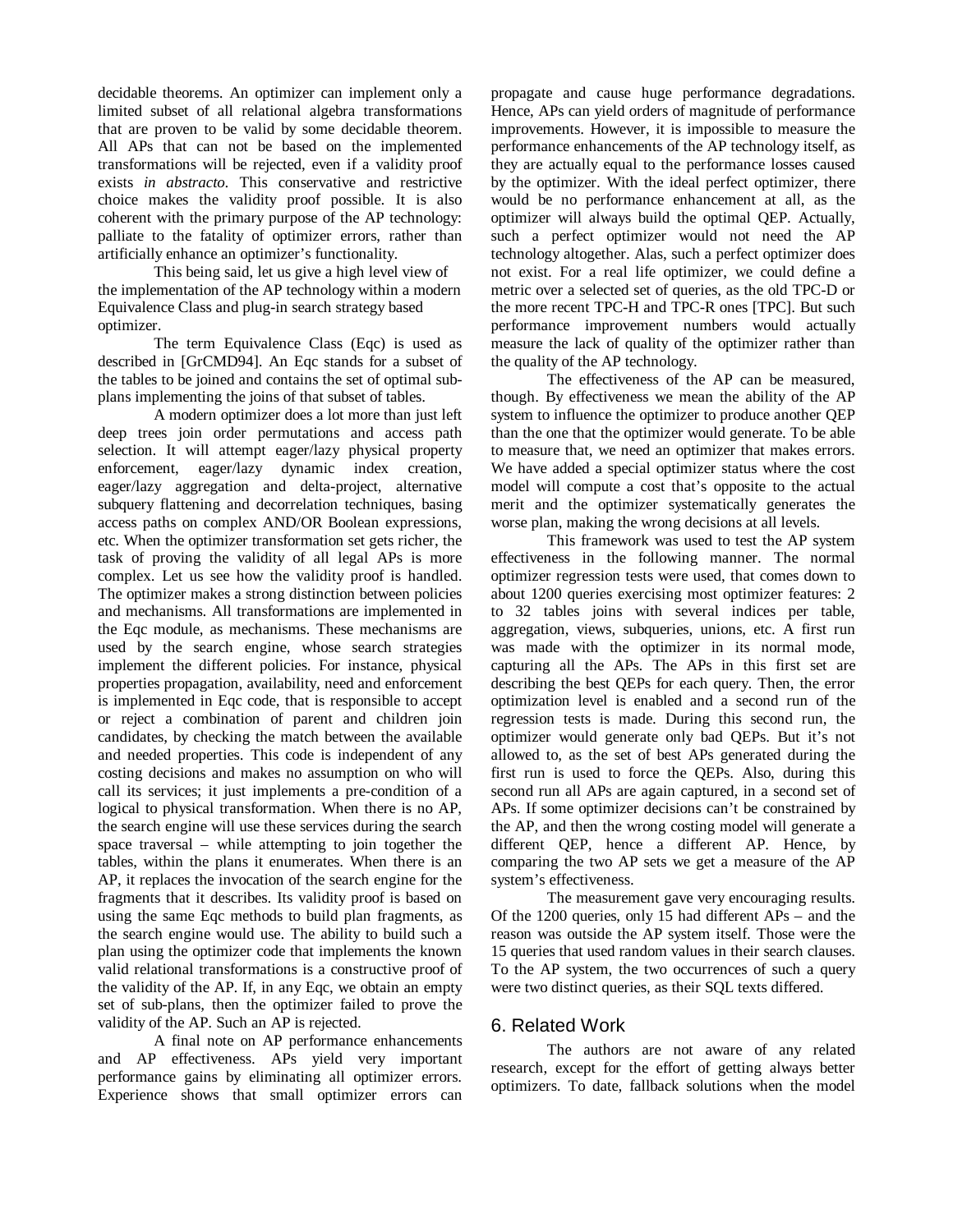reaches its limits are not considered a research topic, but a pragmatic problem addressed by ad-hoc means in commercial RDBMSs.

To start with, the AP technology should not be confused with an "explain plan" feature. All commercial RDBMSs have means to describe the plans estimated by the optimizer, including costs, logical and physical properties, predicates placement, etc. Sybase ASE has such means, different from the AP system. Such an explain plan feature is meant to be as informative as possible for the user. The AP has an opposite aim. It's meant to be concise and support the bare minimum needed by the optimizer.

The means to influence the optimizer that are available in commercial RDBMSs are either optimization levels, or optimizer hints. The optimization levels have a coarse granularity and are far from the flexibility of the AP technology. Let us compare the latter with the two optimizer hints systems that come closest to it: the DB2 "reverse explain" and the Oracle "stored outlines".

The DB2 EXPLAIN system has, only for the System R based OS390/DB2 codeline, a reverse EXPLAIN feature. For all DB2 versions, the optimizer stores in an EXPLAIN table rows describing the selected plan. On the OS390/DB2 version, the optimizer can be instructed to use the plan captured in the EXPLAIN table, potentially modified by the user: the *reverse explain*.

The Oracle "stored outlines" are very similar to APs. They implement an optimizer hints language. The hints of a query are stored and retrieved, as the APs are, using the text of the SQL statement as association key.

The main difference between the AP technology and both the reverse explain and the stored outlines is the AP derived table concept. Both DB2 and Oracle features are based on stored tables. With each new table added to the join order, the hints can give the method to access that table, the algorithm to join these resulting tuples with the outer flow of tuples and whether any sort is needed at this level. This mechanism allows influencing only the portion of the plan from scan leaf nodes up to the first join nodes immediately above the scans, including any enforcers (as sorts) in between. Left deep trees can be fully described this way, as these are the only possible nodes. For bushy trees, the whole upper structure of the plan is out of reach, as illustrated in Figure 5. For instance, only the AP can force a complex bushy tree QEP, as the one in Figure 1. To our best knowledge, APs are the only commercially available technology to give optimizer hints, including enforcers, for any tree shape.

Note that the Starburst based UDB codeline of DB2 has an advanced EXPLAIN feature that can describe to the user any tree shape selected by the optimizer. However, it has no reverse EXPLAIN feature allowing the user to give optimizer hints.

## 7. Conclusion

The AP technology has proven its practical utility by providing a fallback solution for the cases when the selection of a sub-optimal plan was not considered as an optimizer bug but as an optimizer model limitation. The past experience in such cases was that trying to address an optimizer model limitation with a local fix, as changing a cost formula or a magic number, induces more problems than it solves.

The fundamental limitation of the AP technology is the mirror image of its strength: being static. When the data distribution changes, re-optimizing the queries at each invocation has the advantage that the QEPs adapt to the data changes – provided the optimizer takes the right decision. When the compilation of a QEP is based on a given AP, it does not follow the data changes, neither for the best nor for the worse. A citation from [Gra2000] is relevant here: *"Predictability versus risk is a more important dimension than fast versus slow, within the limits of common sense."*

# Bibliography

[AgrCN2000] Sanjay Agrawal, Surajit Chaudhuri, Vivek R. Narasayya: Automated Selection of Materialized Views and Indexes in SQL Databases. VLDB 2000: 496- 505

[Ant93] Gennady Antoshenkov: Dynamic Query Optimization in Rdb/VMS. ICDE 1993: 538-547

[Bil97] Keith Billings: A TPC-D Model for Database Query Optimization in Cascades, M.S. Thesis, Portland State University, 1997

[BouFMV2000] Luc Bouganim, Françoise Fabret, C. Mohan, Patrick Valduriez: A Dynamic Query Processing Architecture for Data Integration Systems. IEEE Data Engineering Bulletin 23(2): 42-48 (2000)

[ChaS96] Surajit Chaudhuri, Kyuseok Shim: Optimizing Queries with Aggregate Views. EDBT 1996: 167-182

[Cha98] Surajit Chaudhuri: An Overview of Query Optimization in Relational Systems. PODS 1998: 34-43

 [ColG94] Richard L. Cole, Goetz Graefe: Optimization of Dynamic Query Evaluation Plans. SIGMOD Conference 1994: 150-160

[Day87] Umeshwar Dayal: Of Nests and Trees: A Unified Approach to Processing Queries That Contain Nested Subqueries, Aggregates, and Quantifiers. VLDB 1987: 197-208

[DusG97] Oliver M. Duschka, Michael R. Genesereth: Answering Recursive Queries Using Views. PODS 1997: 109-116

[Frey87]Johann Christoph Freytag: A Rule-Based View of Query Optimization. SIGMOD Conference 1987: 173- 180